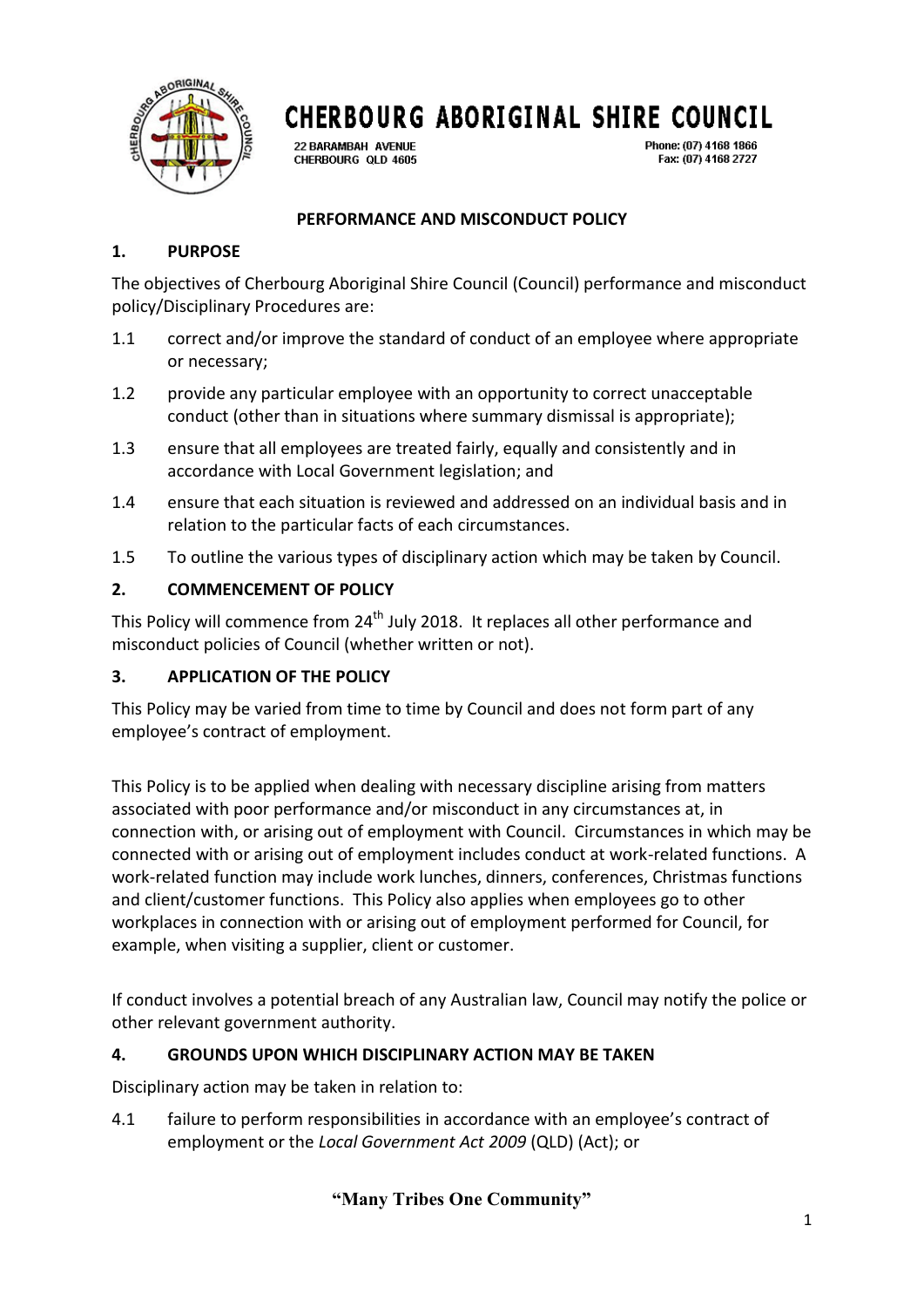

22 BARAMBAH AVENUE CHERBOURG QLD 4605 Phone: (07) 4168 1866 Fax: (07) 4168 2727

- 4.2 the local government principles, and which may include persistent poor performance; or
- 4.3 action taken under the Act in a way that is not consistent with the local government principles, and which may include misconduct.

## **5. DISCIPLINARY PROCEDURE OVERVIEW**

The procedures outlined below are intended as a guide only to the disciplinary procedures which may be implemented by Council. In every case, the actual disciplinary procedure to be adopted will be a matter of Council discretion but in all circumstances Council will comply with the requirements outlined by the Local Government Regulation 2012 (Qld) s283.

Nothing in this Policy prevents Council, where Council considers it appropriate in the circumstances, from issuing a first and final warning as an initial disciplinary step, subsequent to having carried out the disciplinary procedures outlined in this policy. Similarly, if the circumstances warrant, nothing in this Policy prevents Council from dismissing an employee as a first and final disciplinary outcome, subsequent to having carried out the disciplinary procedures out lined below at clauses 6. and 7. where a circumstance may involve serious misconduct by an employee.

## **6. INVESTIGATION**

Depending on the circumstances, it may be necessary to conduct an investigation into incidents and/or allegations against a particular employee. This may involve collecting relevant data, interviewing relevant witnesses, such as the employee's co-workers or supervisors, or even customers and suppliers with whom the employee has had contact. Council will endeavour to investigate all allegations of unsatisfactory performance, unacceptable conduct, or wilful or serious misconduct by an employee promptly and fairly.

If Council is satisfied, on reasonable grounds, that there appears to be sufficient evidence to support the allegations against an employee, and if those allegation were proven, will lead to disciplinary action of some form against the employee, the employee may, if Council believes this to be reasonably necessary in the circumstances, suspend an employee from duty on ordinary pay pending completion of an investigation. In such circumstances, the employee should be informed in writing of the conditions of the suspension at the time of the suspension and must be paid the employee's full remuneration as at the start of the suspension for the period of suspension.

## **7. NOTICE OF PROPOSED DISCIPINARY ACTION AND DISPLINARY INTERVIEW**

If on the basis of the investigation and evidence discovered, Council believes that there is a case to be answered by the employee against whom an allegation has been placed, before Council can take any form of disciplinary action, the employee must be provided with a written 'Notice of Proposed Disciplinary Action', and be provided with a reasonable

**"Many Tribes One Community"**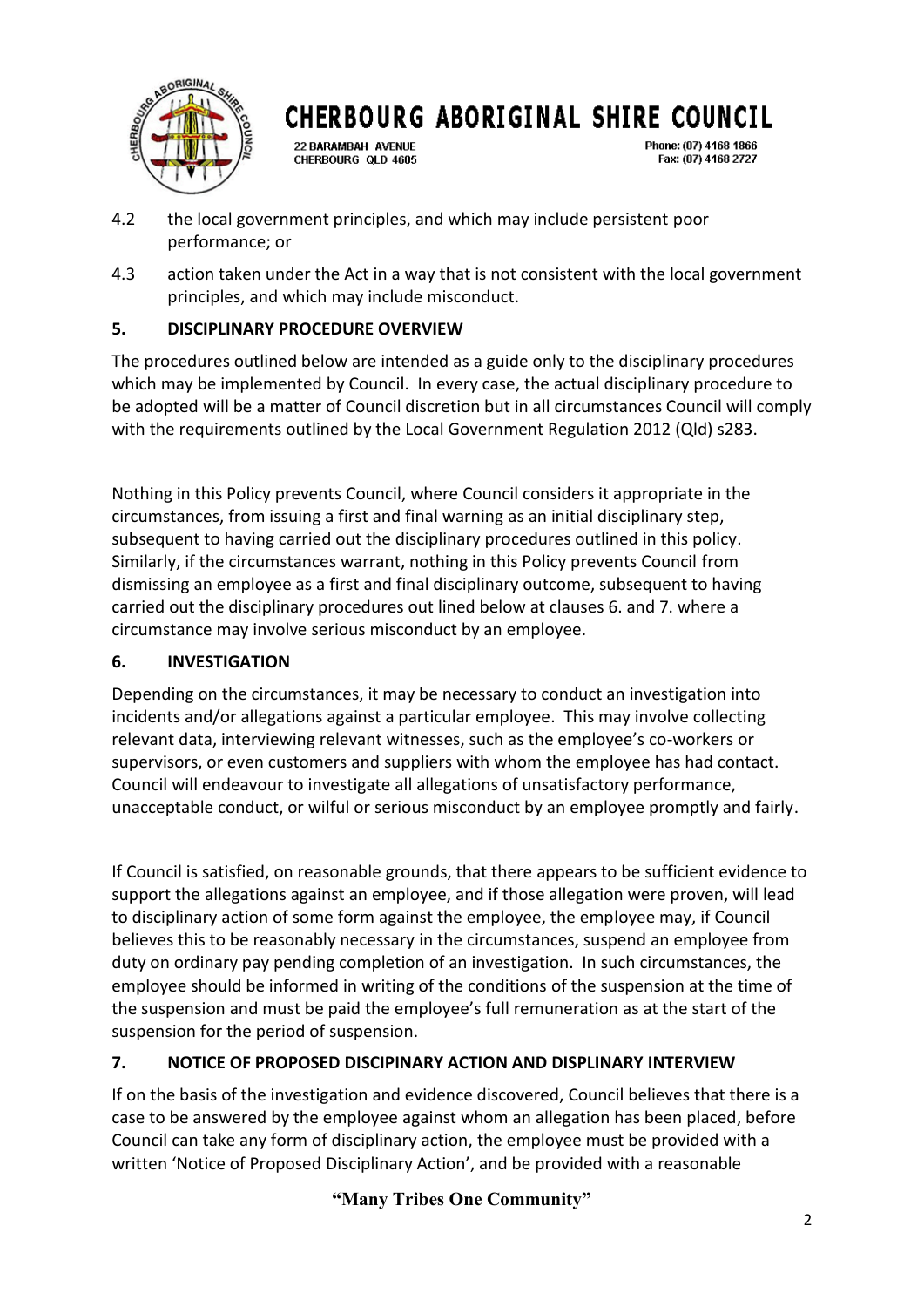

22 BARAMBAH AVENUE CHERBOURG QLD 4605 Phone: (07) 4168 1866 Fax: (07) 4168 2727

opportunity to respond to the information contained in that written notice. Council requires all responses to a 'Notice of Proposed Disciplinary Action' to be in writing, and in addition, the employee will be asked to attend a meeting to discuss the issue(s) of concern.

Details that must, as a minimum, be contained in a written 'Notice of Proposed Disciplinary Action' are as follows:

- (a) the disciplinary action to be taken;
- (b) the grounds on which the disciplinary action is taken;
- (c) the particulars of conduct (*facts*) claimed to support the grounds;

In carrying out a proposed disciplinary interview subsequent to the provision of a written Notice of Proposed Disciplinary Action, the following procedure will generally be applied:

- 7.2 The employee will be given advance notice of the meeting and what will be discussed at the meeting.
- 7.3 The employee will be given a reasonable opportunity to have a support person present at the meeting.
- 7.4 At the meeting the issue(s) of concern or allegations will be clearly put to the employee, including any evidence upon which those concerns or allegations are based, and this must be consistent with the details contained in the written Notice of Proposed Disciplinary Action

The employee is to be informed that they must address each of the allegations put to them in the Notice of Proposed Disciplinary Action, and if relevant, provide to Council any evidence that the employee has in support of their response to each allegation.

- 7.5 The employee will be given an adequate opportunity to respond to each allegation and to raise any concerns. If a support person is speaking for or on behalf of the employee, the support person and employee must be made aware that Council will make its decision about proposed disciplinary action based on what the support person has stated on behalf of the employee in response to each of the allegations.
- 7.6 At the conclusion of the interview the manager/supervisor conducting the interview will consider the employee's response, including written response to the Notice of Proposed Disciplinary Action, and make any further enquires or investigations that may be necessary.
- 7.7 After making any further enquiries or investigations which may be necessary, and after consideration of the response or explanation of the employee, the manager/supervisor will weight up the evidence and determine whether it is more probably than not that the concern(s) or allegations have been proven.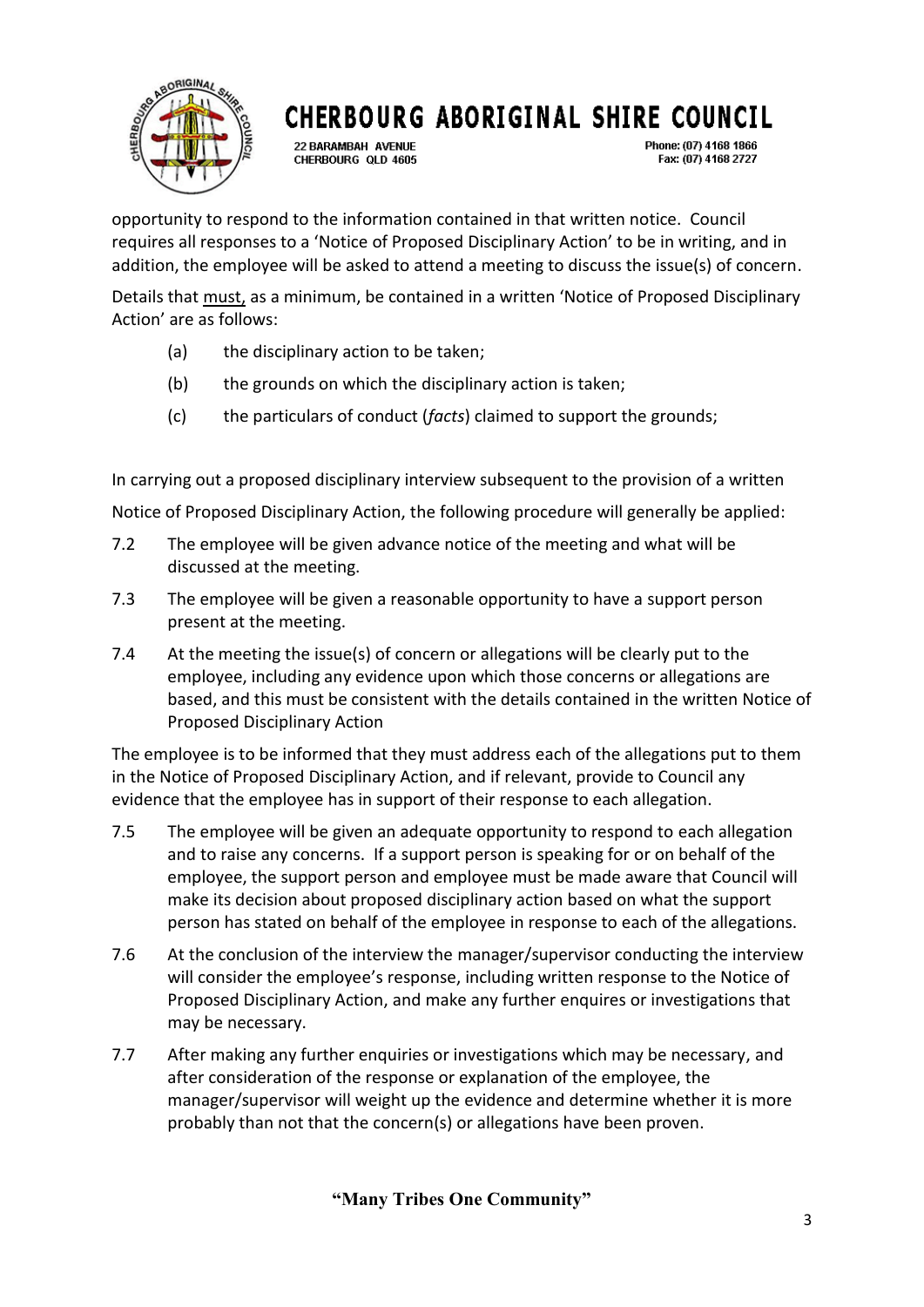

22 BARAMBAH AVENUE CHERBOURG OLD 4605

Phone: (07) 4168 1866 Fax: (07) 4168 2727

In circumstances where additional facts or allegations have been brought to Council's attention prior to the disciplinary interview, and these have not been provided to the employee via the provisions of a written 'Notice of Proposed Disciplinary Action', before these allegations can be addressed in a disciplinary interview, and/or taken into consideration by Council in informing its decision about taking Disciplinary Action, a supplementary 'Notice of Proposed Disciplinary Action' containing the relevant details of those additional facts or allegations must first be provided to the employee in writing, and the employee afforded a reasonable opportunity to respond to those additional facts or allegations.

- 7.8 At the conclusion of the disciplinary interview, if it is determined that all or some of the concerns or allegations are proven, and after consideration of:
	- (a) the seriousness of the poor performance/misconduct;
	- (b) the response or explanation given by the employee;
	- (c) the employee's employment history and record; and
	- (d) whether there are appropriate and reasonable alternatives to dismissal, the manager/supervisor will make a decision on what, if any, disciplinary action is appropriate.

Council may take disciplinary action against the employee in a form which it feels is appropriate in the circumstances.

## **8. DISCIPLINARY ACTION**

The type of disciplinary action taken may vary from case to case, depending upon all of the circumstances, including a consideration of whether the employee has received any prior verbal or written warnings in relation to their performance or conduct.

Regardless of whatever disciplinary action is imposed, where it does not lead to dismissal, such action may be relied on in future to support dismissal due to ongoing unsatisfactory performance, unacceptable conduct or misconduct of any kind.

Nothing contained in this policy prevents an employee from exercising their rights under the *Industrial Relations Act 1999* (Qld) or other applicable law if Council takes disciplinary action against an employee.

## **9. FORMAL DISCIPLINE**

The types of formal disciplinary action which may be taken by Council include, but are not limited to, the following:

- 9.1 termination of employment;
- 9.2 demotion, including a reduction in remuneration;
- 9.3 a written reprimand or warning.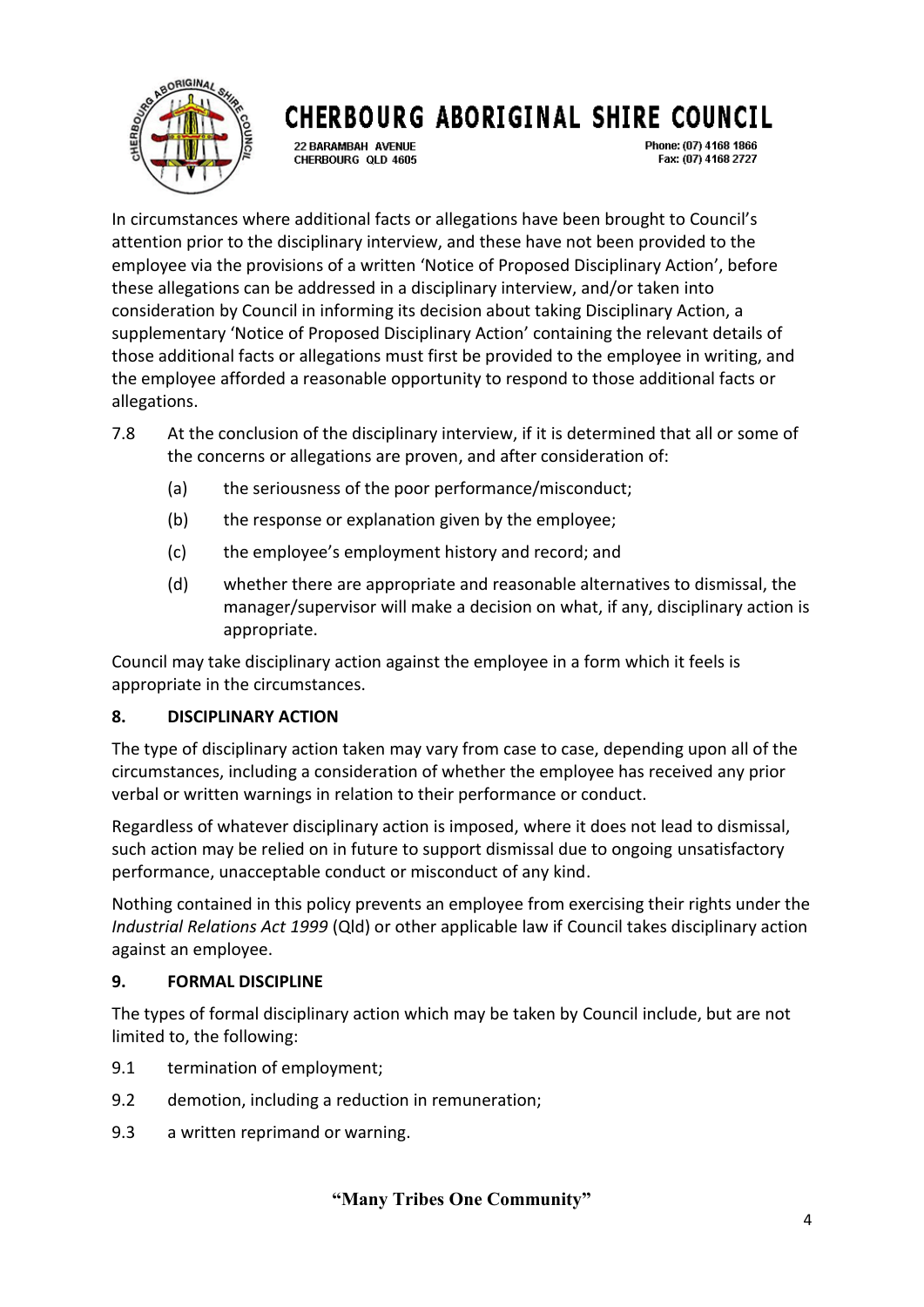

22 BARAMBAH AVENUE CHERBOURG QLD 4605 Phone: (07) 4168 1866 Fax: (07) 4168 2727

### **10. INFORMAL DISCIPLINE**

Other forms of disciplinary action which may be taken by Council include, but are not limited to, the following:

- 10.1 redirection, retraining;
- 10.2 reorganisation/redeployment; and
- 10.3 counselling.

Informal disciplinary action is not appropriate where the employee's conduct amounts to wilful or serious misconduct.

### **11. DISMISSAL**

If the decision is made to dismiss the employee, the employee should be given:

- 11.1 written notice of the day of the dismissal or payment in lieu of notice, except where dismissal is due to serious misconduct;
- 11.2 payment of all accrued entitlements:
- 11.3 payment of any outstanding entitlements;
- 11.4 a Separation Certificate; and
- 11.5 a Statement of Service, if one is requested.

On dismissal, the employee must immediately return all Council property in the employee's possession or control to the employee's supervisor or manager.

## **12. WRITTEN/REPRIMAND OR WARNING**

If disciplinary action taken against an employee consists of a written warning or reprimand, it will form part of the employee's employment record and must as a minimum state the following:

- 12.1 the employee's conduct that is disapproved of;
- 12.2 the remedial action needed to rectify the conduct;
- 12.3 the period within which the remedial action is to be taken; and
- 12.4 the possible consequences for a repeat of the conduct by the employee.

#### **13. DOCUMENTATION**

Council should make contemporaneous notes of disciplinary discussions, disciplinary interviews and subsequent actions.